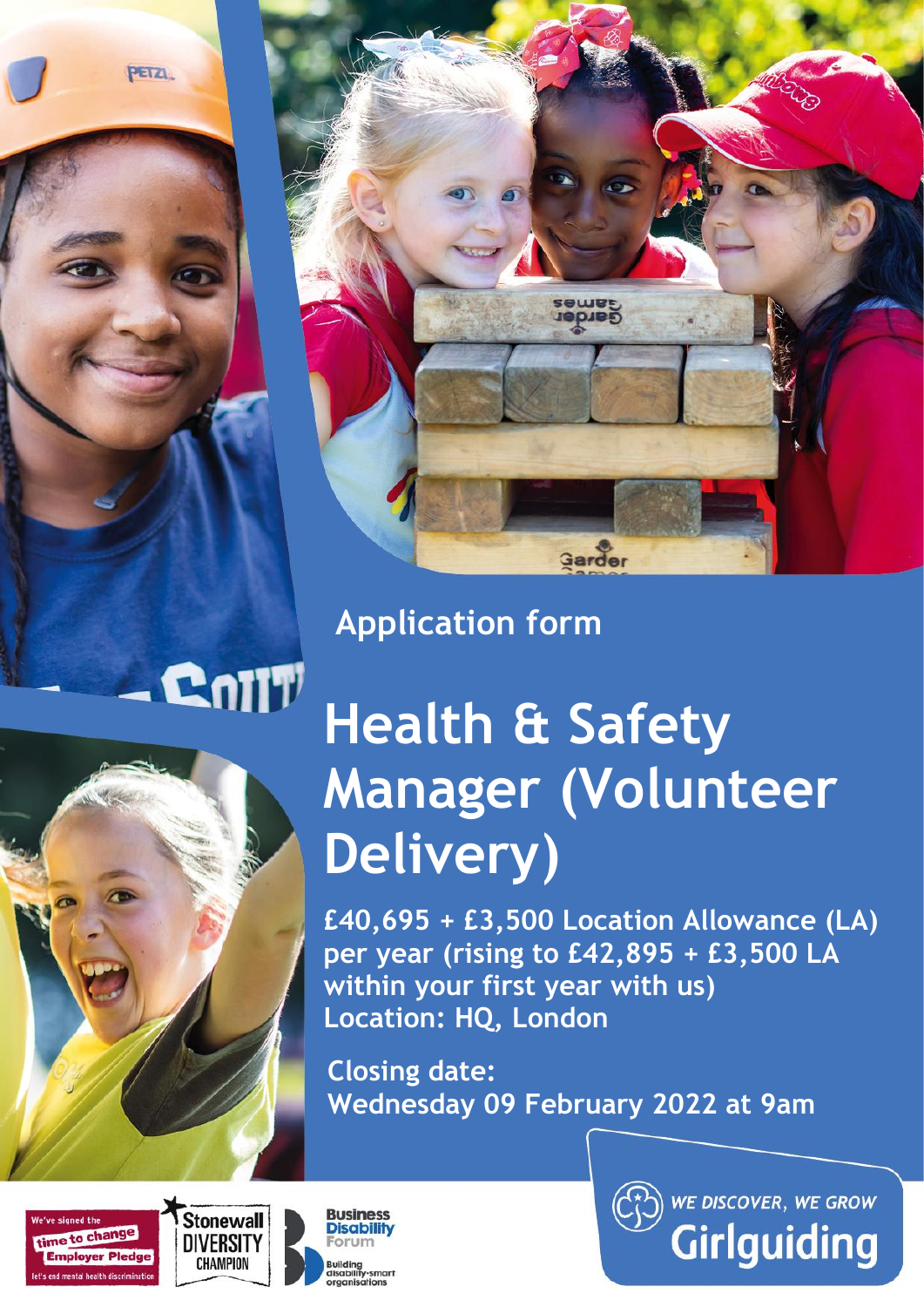# **Welcome**

## **Thank you for your interest in joining our team.**

This is a really exciting time to join Girlguiding. We have much to be proud of in our one hundred years of history, but we know that to remain vibrant and relevant to young people we must continually evolve.

We have begun a process of significant change: transforming the organisation so it can meet the challenges of the future by putting young people at the heart of our organisation. We are on a mission to amplify the voices of girls and young women, so they can champion change in their own lives and the wider world; to build strong partnerships that can increase our reach and impact; and to increase the support we offer our amazing adult volunteers who deliver incredible experiences to young people across the UK every week.

The Girlguiding strategy is clear. We will deliver an unrivalled girl-led experience, provide rewarding and flexible volunteering opportunities and be an inclusive & impactful organisation. At the core of our strategy is that we work together as one team regardless of the role we have or where we are. We are looking for skilled, passionate people to help us enable even more girls and young women to fulfil their potential.

Girlguiding values the differences that a diverse workforce brings and is committed to inclusivity, and to employing and supporting a diverse workforce. Girlguiding is proud to be part of the Stonewall Diversity Champions programme, a member of the Business Disability Forum, and a member of Time to Change. While Girlguiding's young members may be women only, our staff team is mixed gender. We welcome applicants from all backgrounds.

I am proud and humbled to be chief executive of this great charity with our mission of supporting girls and young women to thrive and make a difference in our communities and across the world. I hope you feel inspired to apply to join us.

Warmest wishes,

Ayela Salt

Angela Salt OBE Chief Executive

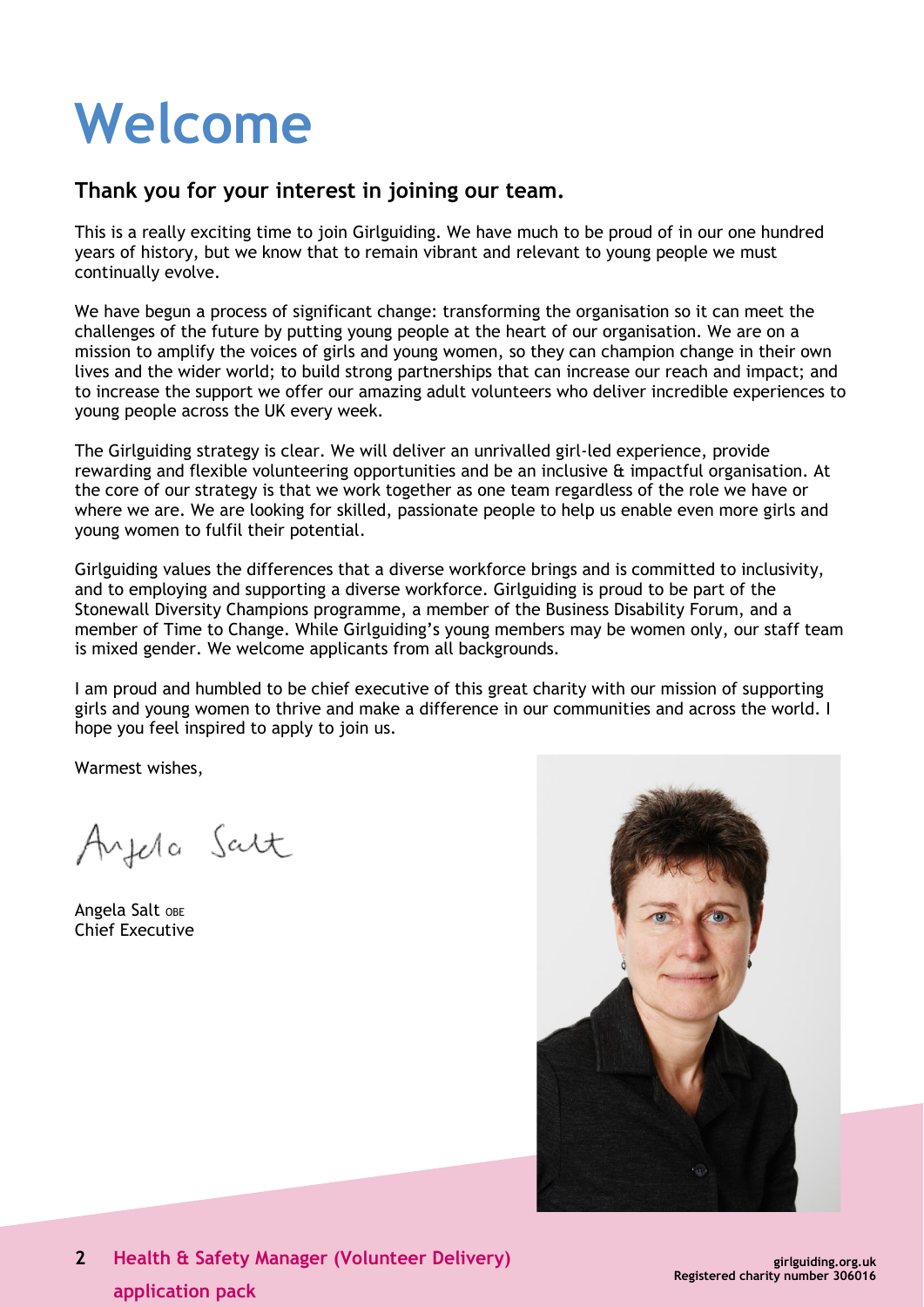# **About Girlguiding**

# **Girlguiding is the leading charity for girls and young women in the UK.**

Thanks to the dedication and support of our amazing volunteers, we are active in every part of the UK, giving girls and young women a space where they can be themselves, have fun, build brilliant friendships, gain valuable life skills and make a positive difference to their lives and their communities. We build girls' confidence and raise their aspirations. We give them the chance to discover their full potential and encourage them to be a powerful force for good.



# **Rainbows - We have fun**

Rainbows are girls aged five to seven (four to seven in Northern Ireland) and follow a programme called the Rainbow Jigsaw, through which they can take part in lots of different activities with girls their own age.

See more of [what Rainbows do.](http://www.girlguiding.org.uk/about_us/what_do_girls_in_guiding_do/rainbows.aspx)

# **Brownies - We do cool stuff**

Brownies are girls aged seven to ten who become a member of a Six and follow a programme called the Brownie Adventure. Brownies opens up a world of exciting challenges and the opportunity to try new things and to make brilliant friends

[Learn more about Brownies](http://www.girlguiding.org.uk/about_us/what_do_girls_in_guiding_do/brownies.aspx).

**3 Health & Safety Manager (Volunteer Delivery) application pack**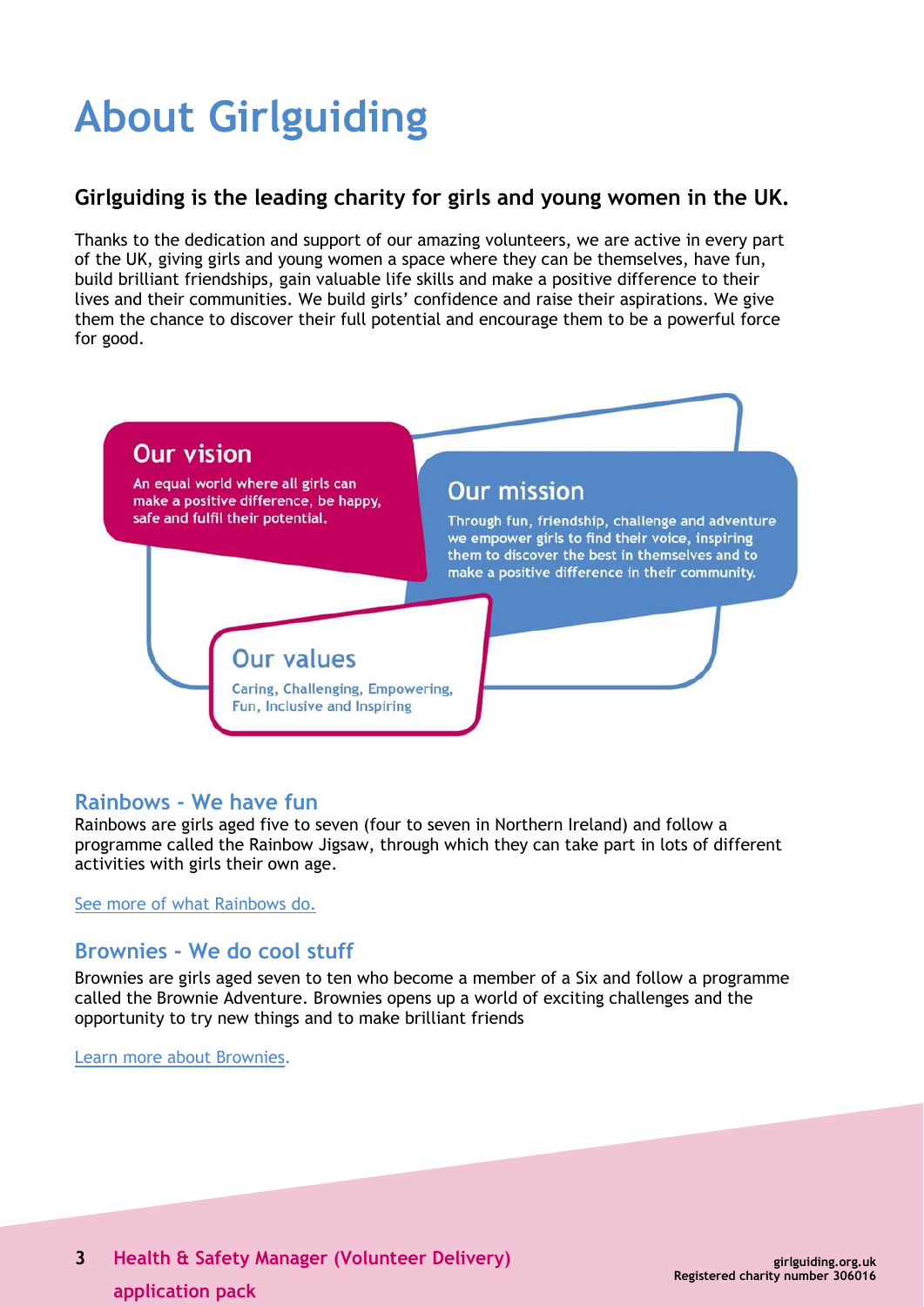# **Guides - We make things happen**

Guides are girls aged 10 to 14 who are given the chance to explore their individual skills and abilities and try out new challenges as part of a team. Girls can get involved in anything from adventure sports to performing arts, travel and taking part in community action projects.

[Discover more about Guides.](http://www.girlguiding.org.uk/about_us/what_do_girls_in_guiding_do/guides.aspx)

#### **Rangers**

Rangers are girls aged 14 to 18 who follow a programme of interest badges, skills builders and awards. Girls can take part in amazing challenges, travel the world and develop skills across our six themes.

[Explore more about Rangers.](https://www.girlguiding.org.uk/what-we-do/rangers/all-about-rangers/)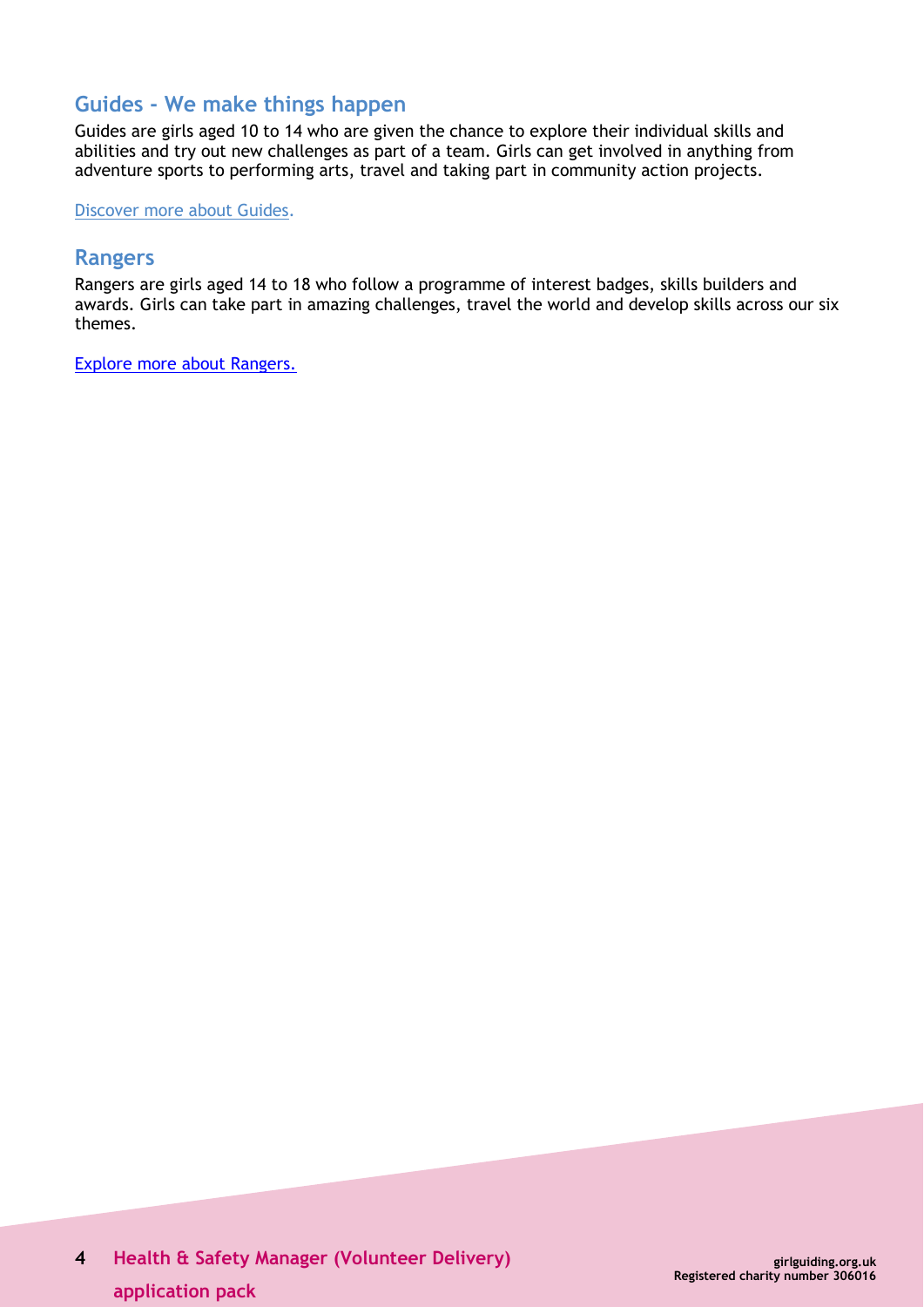# **Girlguiding's Strategy**

# **Girlguiding exists to help girls and young women find their voice and build skills and confidence - inspiring them to discover the best in themselves and empower them to make a positive difference in their community.**

Between school, social media, friendships and relationships – there's a lot going on for girls today. Not to mention the future, the planet, education and what jobs might be around in few years' time.

#### **That's why Girlguiding is more important than ever.**

In 2018 and 2019, Girlguiding asked 50,000 members of our community - girls, volunteers, staff, parents and partners - to tell us what they wanted for our future. From this, we've made Girlguiding's Strategy.

It's created from a real picture of the challenges Girlguiding's facing, as well as its potential.

# **Shared goals for Girlguiding**

#### **Let's create exceptional experiences for girls and young women**

We want to offer experiences so fun, accessible and empowering that they inspire more girls, young women and volunteers to join than ever before. So, we're going to keep putting girls at the centre of everything we do. Every decision we make, big or small, should be led by our girls and young women.

#### **Let's develop a rewarding and flexible volunteer experience**

We want volunteering to be flexible so it's easier for people to give their time. So, we're going to create opportunities that fit around people's lives. This will give more people the opportunity to share their talents and deliver great guiding to reach more girls and young women.

#### **Let's be more inclusive and make a bigger impact**

We want Girlguiding to have an even bigger impact and influence on local communities and across the UK. So we're going to find fresh and exciting ways to welcome new girls and volunteers to make sure our community develops to reflect the world around us. We're going to make more people better aware of Girlguiding by proudly telling the world about our amazing achievements and hero girls' voices.

#### **And let's get the basics right**

The best way to do brilliant things, is by getting the basics right. We're going to build solid foundations, including: Strong structures and processes, empowering girls to lead the way, new ways of working.

[Find out more here](https://www.girlguiding.org.uk/about-us/girlguidings-strategy/)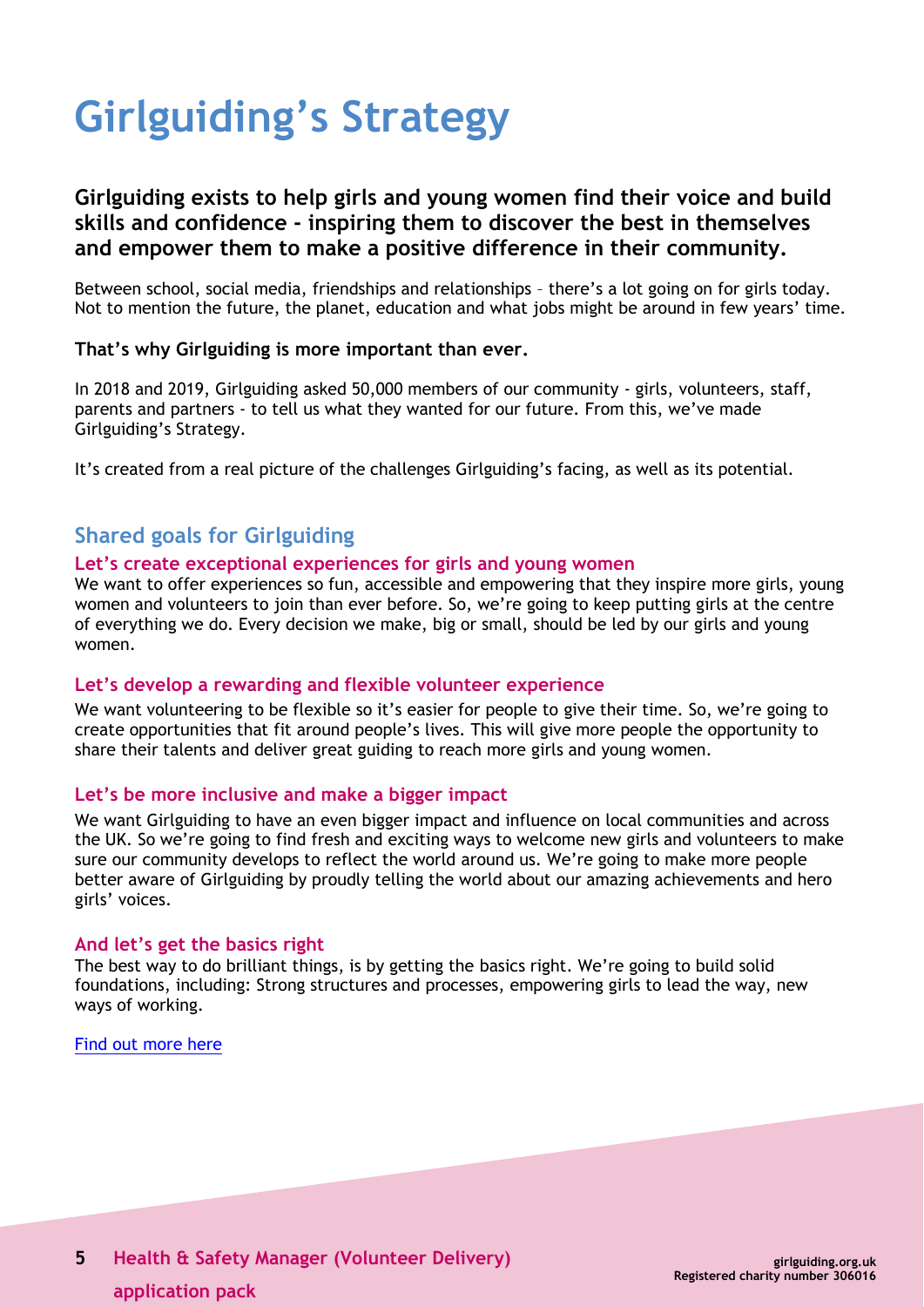# **Girlguiding's structure**

# **Girlguiding breaks down into gradually smaller groups that deliver good guiding for their area. All guiding units and areas are charities in their own right.**

Nationally, we're overseen by our board of trustees. Our chief executive heads Girlguiding's national staff team and is responsible for ensuring that the work they do follows the direction agreed by the trustees. The team is spread across several sites.

- Girlguiding Headquarters in London.
- Our activity centres in Hampshire, Sussex, Lancashire, Derbyshire and London.
- Trading Service in Altrincham, Cheshire.

#### **Governance**

Girlguiding UK is a member led organisation, established as a charity by Royal Charter in 1922. We are led by our board of trustees, which includes our chief guide and our membership is represented by our Council members.

For more information on our trustees, council and Chief Guide team see:

[How we are run](https://www.girlguiding.org.uk/about-us/our-organisation/how-girlguiding-is-run/)

For more information on our accounts see:

2019 annual report and financial [statements](https://www.girlguiding.org.uk/globalassets/docs-and-resources/quality-and-compliance/annual-report-2019.pdf)

Our profile on the Charity [Commission](http://www.charitycommission.gov.uk/search-for-a-charity/?txt=306016) website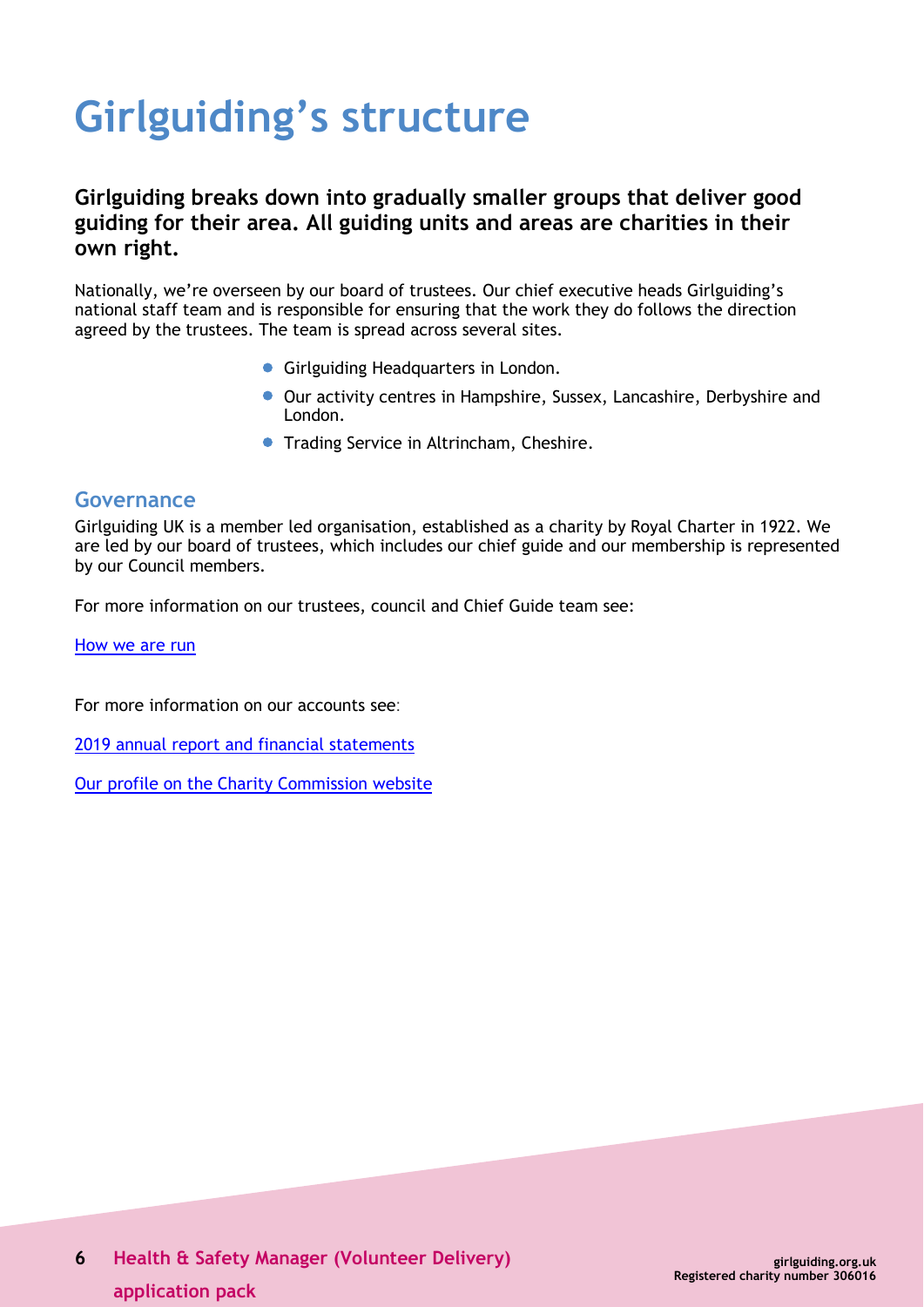# **The role**

#### **Overall purpose**

- To support the ongoing improvements to Health and Safety for Girlguiding members and volunteers
- To demonstrate extensive operational and strategic field experience working in challenging environments
- To be a subject matter expert in health and safety who will provide practical advice and guidance to the health and safety improvement project
- To review the existing health and safety framework, policies and training to ensure it meets all relevant legislation and best practice and implement and embed the improvements across the organisation.
- To provide advice and guidance to ensure we balance the safety of our members with the best possible volunteer experience, and support innovative ways to ensure compliance in a challenging and varied environment
- To provide expert and pragmatic advice to ensure the project board remains highly effective and maintains a strong safety culture. The role will have a particular focus on supporting the wider volunteer network in addition to working closely with the Property Health and Safety Manager who is responsible for the employees and health and safety at the London HQ and other Girlguiding properties.

### **Main area of responsibility**

- To identify gaps in the health and safety policies, procedures and culture and develop pragmatic solutions to resolve these.
- Strong leadership capability, balancing technical expertise with highly engaging and inspiring influencing style which works at all levels.
- To understand the operational challenges faced across a volunteer organisation with demonstrable experience of innovation and progressive thinking in the H&S discipline
- To be experienced in supporting the development of an assurance framework for health and safety to provide the Executive Directors, Trustees, Chief Guide and Commissioners that risks are suitably managed.
- To work with key stakeholders across the organisation to support and develop briefing and a communication strategy to ensure health and safety is understood and is being implemented by our volunteers.
- To investigate health and safety incidents or near-miss events.
- To support volunteers to maintain safe systems, providing specialist advice and practical support.
- Working in conjunction with the Health and Safety Manager, to advise the Audit & Risk Committee and senior management team on the implications of current and emerging health, safety and welfare legislation, including evaluating options, making recommendations and generating actions plan to ensure regulatory compliance across the charity.
- To drive significant change particularly developing pragmatic solutions that enhance the volunteer experience in a safe and compliant way.
- To support the ongoing work to move the risk assessment process online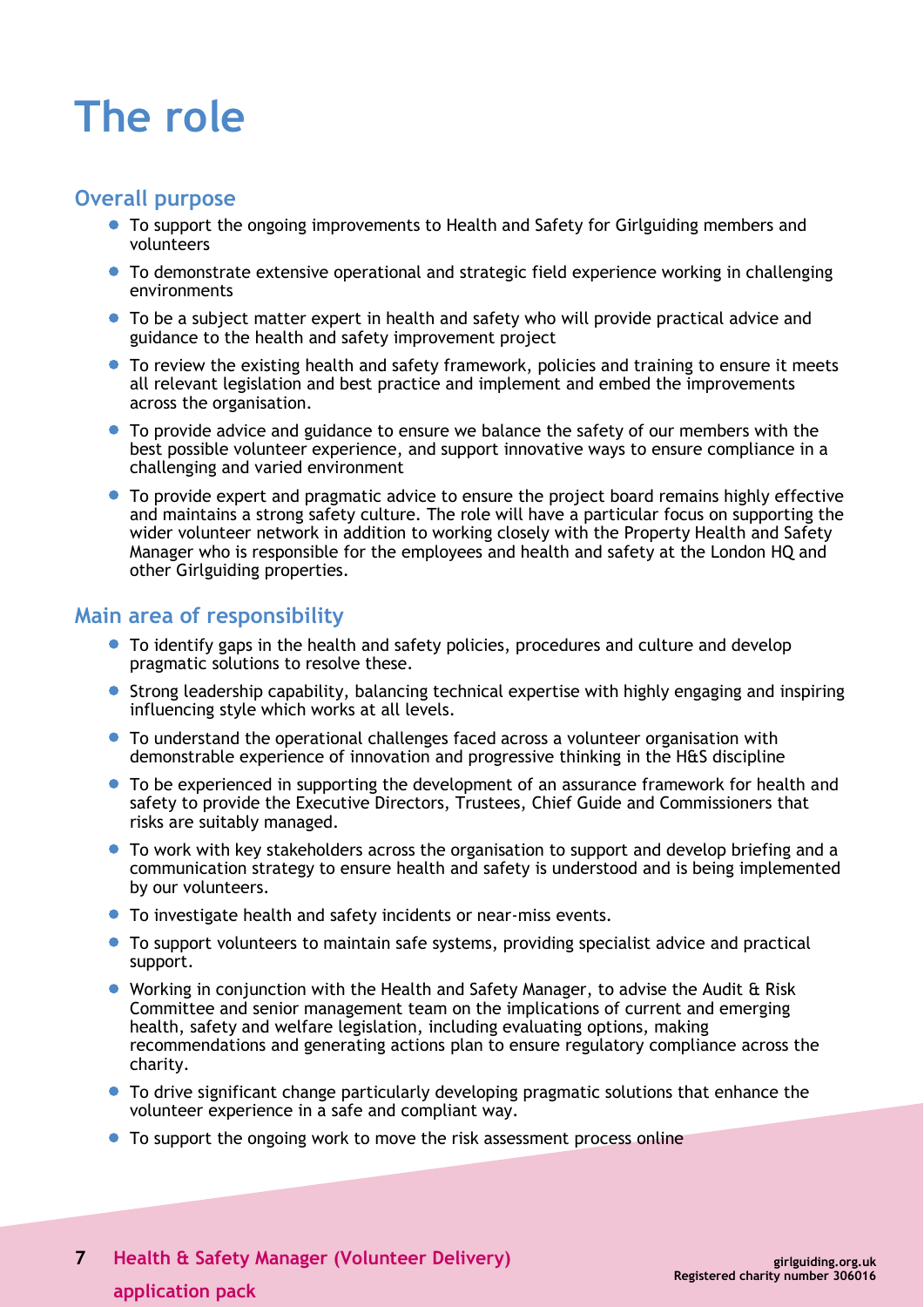# **Additional information**

- To undertake any other duties that may reasonably be required to fulfil the duties of this post.
- Occasional evening and weekend working is required (a minimum of 2 evenings a month and 4 weekends per year) for which time off in lieu will be given.
- You may be required to travel to other Girlguiding sites as required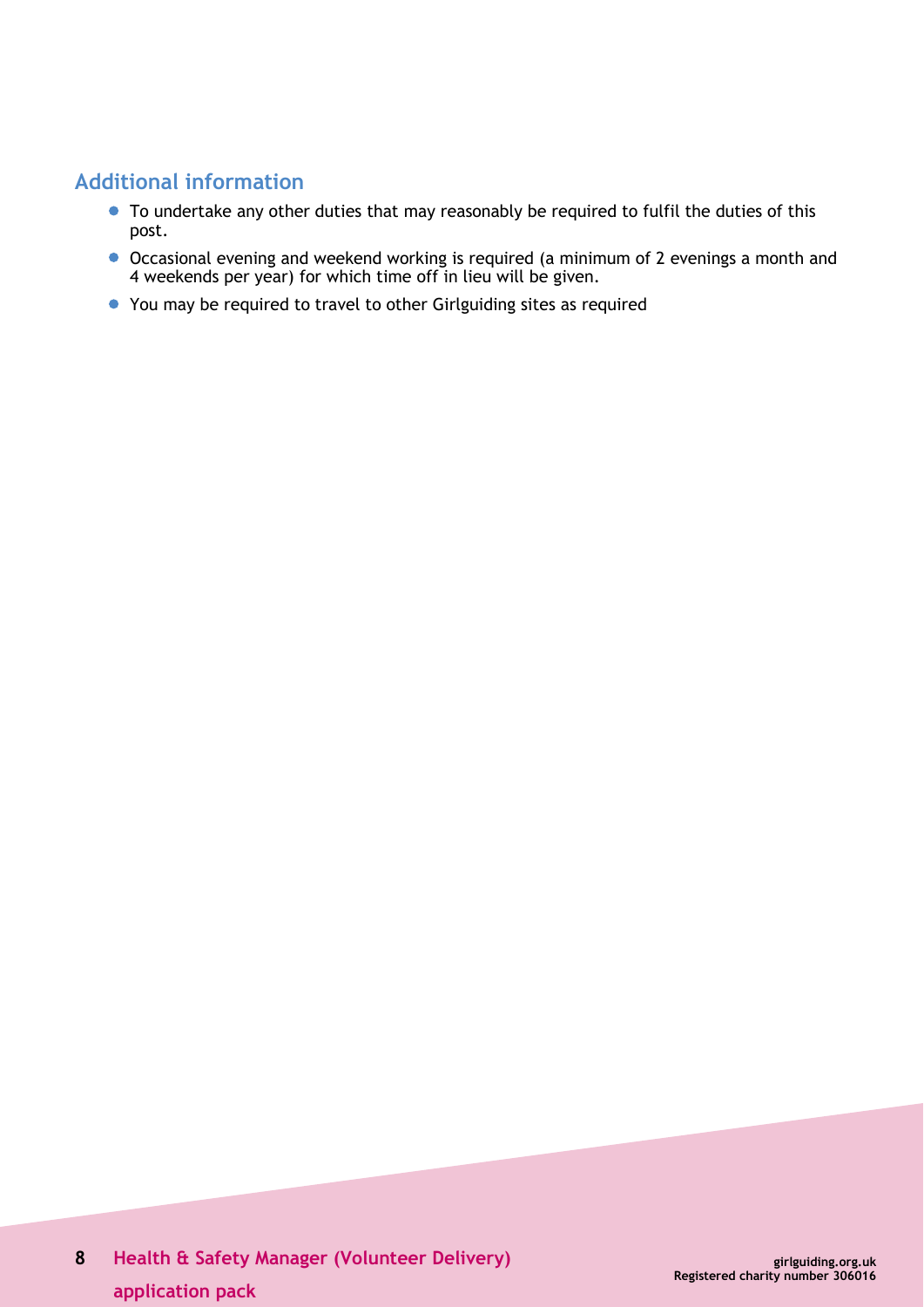# **The person**

 $\overline{\phantom{a}}$ 

| <b>Criteria</b>                                                                                                   | <b>Assessment</b><br>A/1/T | <b>Essential or</b><br><b>Desirable</b> |
|-------------------------------------------------------------------------------------------------------------------|----------------------------|-----------------------------------------|
| <b>Skills</b>                                                                                                     |                            |                                         |
| A relevant professional qualification, minimum NEBOSH<br>diploma or equivalent                                    | A                          | Essential                               |
| To be a chartered member of the Institute of<br>Occupational Safety and Health or equivalent                      | A                          | Essential                               |
| Interpersonal skills, ability to influence and persuade                                                           | A/I                        | Essential                               |
| Ability to plan, organise and prioritise workload                                                                 | A/I                        | Essential                               |
| Ability to work as part of a team and own initiative                                                              | A/I                        | Essential                               |
| Verbal and written communication skills including report<br>writing which is adapted to the relevant audience     | A/I                        | Essential                               |
| <b>Experience of</b>                                                                                              |                            |                                         |
| Implementing health and safety management systems and<br>providing expert advice                                  | A/I                        | Essential                               |
| Extensive experience of implementing health and safety<br>policies and good practice for volunteers               | A/I                        | Essential                               |
| Working within a complex volunteer service delivery<br>organisation                                               | A/I                        | Desirable                               |
| Experience of communicating effectively verbally and in<br>writing for various audiences                          | A/I                        | <b>Essential</b>                        |
| Providing advice on large scale events                                                                            | A/I                        | Essential                               |
| Undertaking serious accident investigations                                                                       | A/I                        | Essential                               |
| Knowledge                                                                                                         |                            |                                         |
| Effective health and safety management strategies and<br>best practice.                                           | A/I                        | Essential                               |
| Current Health and Safety legislation and its application in<br>an organisation such as Girlguiding               | A/I                        | Essential                               |
| Property, fire and asbestos regulations                                                                           | A/I                        | Essential                               |
| The BCI Good Practice Guide (GPG), and strategies for<br>dealing with changing working environment and conditions | A/I                        | Desirable                               |
| Up to date evidence of CPD                                                                                        | A/I                        | Essential                               |
| A practical understanding of diversity and inclusion at<br>work.                                                  | A/I                        | <b>Essential</b>                        |

## **\*A = Application Form I = Interview T = Test**

**9 Health & Safety Manager (Volunteer Delivery) application pack**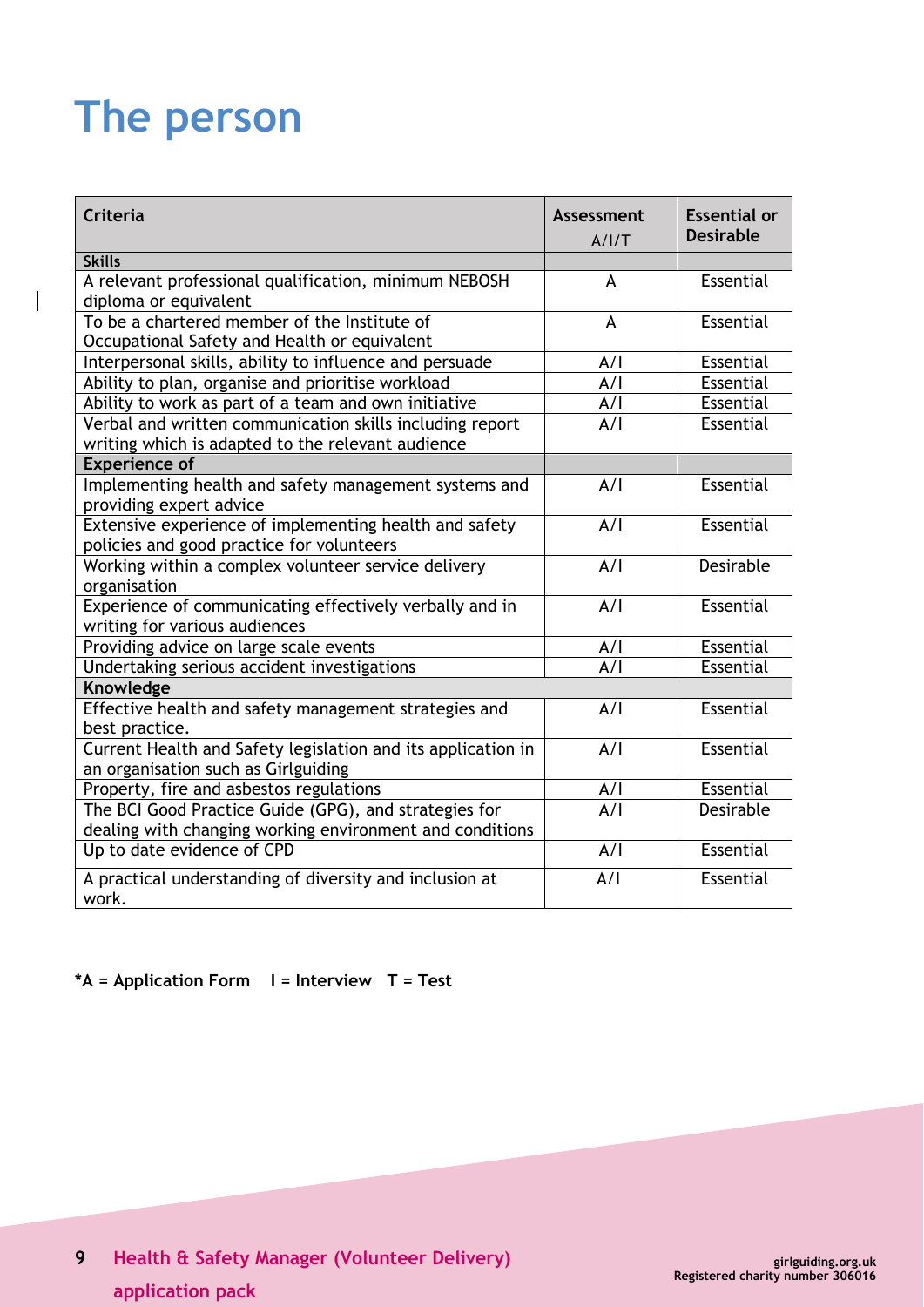# **Employment details**

## **Contract type**

This post is a permanent role for 35 hours per week. However, the post holder will at times be required to work additional hours – including evenings and weekends – for which time off in lieu (TOIL) will be available. Overtime is not paid.

### **Location**

You'll be based at Girlguiding Headquarters, 17-19 Buckingham Palace Road, London SW1W 0PT. Occasionally you may be required to perform your duties from other Girlguiding premises within a reasonable travelling distance of this location. You may be required to travel inside the UK on the business of the charity.

# **Salary**

The salary for the position is £40,695 per year plus £3,500 location allowance (LA). Following successful completion of your probation your salary will increase to £42,895 plus £3,500 location allowance (LA) on the following 1 January or 1 July, whichever is sooner.

# **Holiday entitlement**

25 days of paid holiday per year plus bank holidays. This increases after one year of service to 26 days, and then a further one day for every year of service up to a maximum of 30 days after five years of service. This is pro rata for part time and fixed term employees.

# **Medical and criminal records check**

Upon successful appointment you will be required to complete a confidential occupational health questionnaire so we can consider our ability to make any reasonable adjustments where advised.

In addition, certain roles in Girlguiding are judged as exempt under the Rehabilitation of Offenders Act 1974. Where applicable, you may be subject to a Disclosure & Barring Service (DBS) check by the Disclosure & Barring Service and employment is subject to satisfactory receipt of these.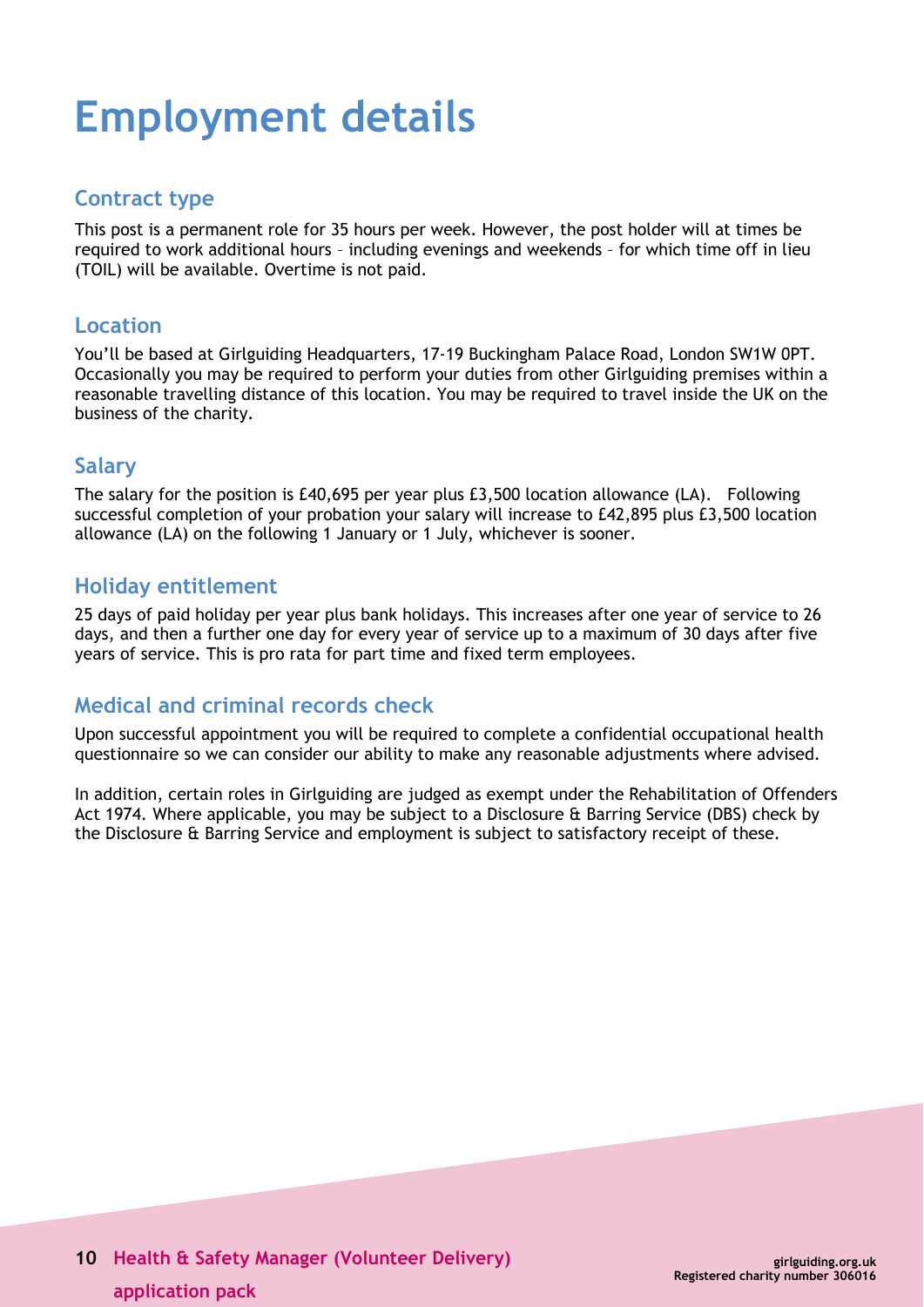# **How we value our people**

#### **Family friendly policies**

Our Family Friendly Policy includes maternity, partner / paternity, adoption and shared parental leave and an enhanced maternity scheme.

#### **Pregnancy at work**

We're a member of Tommy's Pregnancy at work. The scheme helps to provide you, as a pregnant employee, and your manager, with the information and support you need to ensure a well-informed working pregnancy.

### **Flexible Working**

We're committed to supporting you to achieve a good work-life balance and offer a number of flexible working options - wherever we reasonably can.

### **Flexi time**

Flexi time applies where you accrue additional hours to complete pieces of work. Time accrued in one quarter can be taken by the end of the following quarter.

### **Time off in lieu (TOIL)**

TOIL applies where the requirement to work is known, recorded and approved ahead of it occurring e.g. a committee meeting, an event etc. Time accrued in one quarter can be taken by the end of the following quarter.

### **Leave (Holiday)**

Annual leave is 25 days a year and increases by one day for every year of service up to 30 days. You can buy up to five more days' holiday a year through our flexible benefits package.

# **Girlguiding or Other Volunteer Leave**

Choose to take either Girlguiding or other Volunteer leave, or a mix of the two, up to five days in a calendar year.

# **Career break**

With three years' service you can apply for a career break of between three months and one year.

#### **Pension**

Join our Group Personal Pension scheme when you've been with us three months – you contribute 5%, and we contribute 10%. We'll automatically enrol you into our Workplace Pension Scheme – you contribute 5% and we contribute 3%, and you can switch after three months with us.

#### **Life Assurance**

We provide two times your pensionable salary if you die. If you're in our Group Personal Pension Scheme or the Workplace Pension Scheme, your next of kin receive four times your pensionable salary. Eligibility is while you are employed with us and up to age 70 years.

#### **Interest free season ticket loan**

On completion of probation, you can take out an interest-free season ticket loan up to a maximum of £10,000 a year.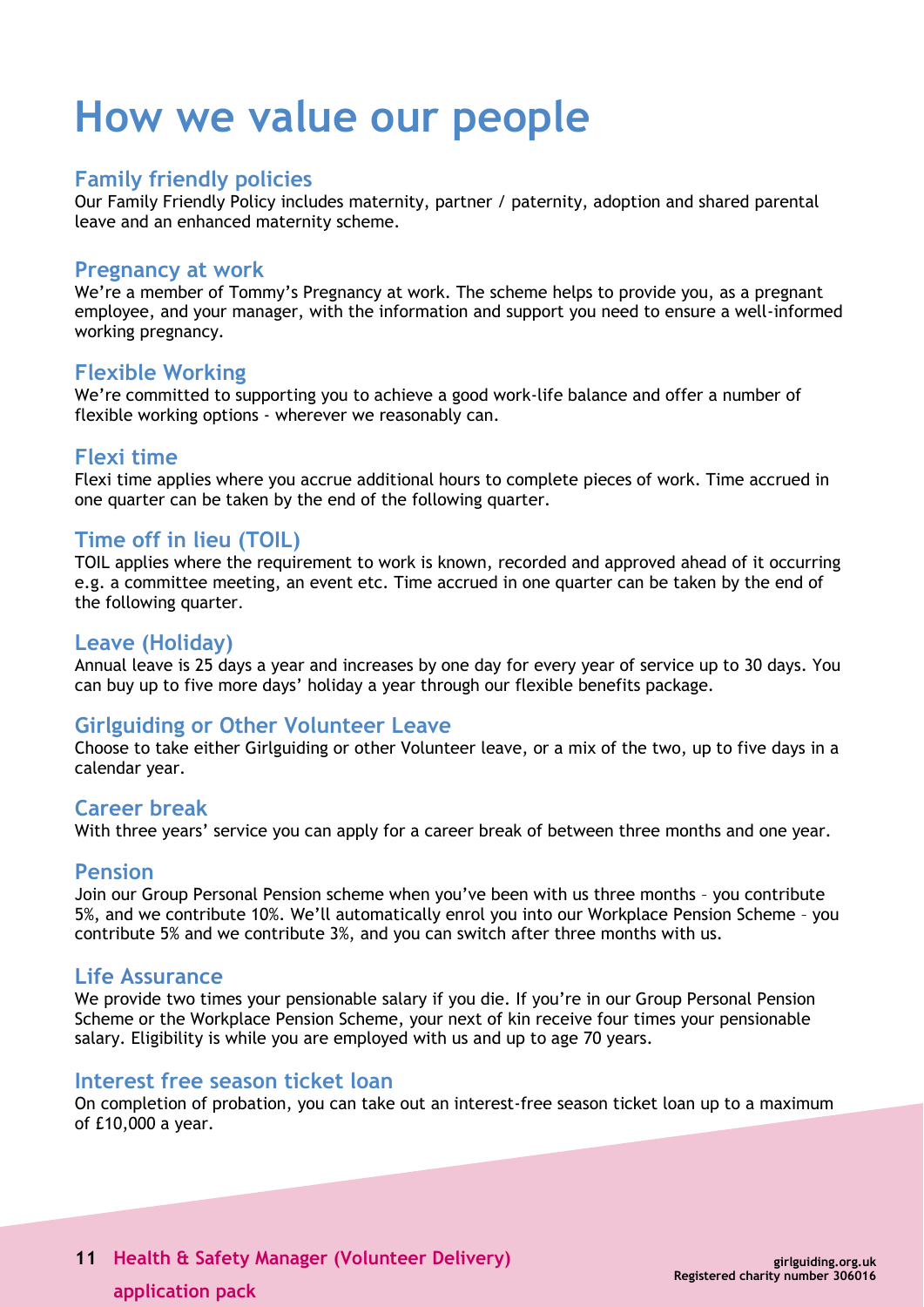### **Cycle to Work scheme**

We offer the opportunity to hire a bike and accessories from a minimum of £100 to a maximum of £1,000.

#### **Assisted study**

We're committed to continual learning and development and recognise that it's essential you have the skills you need to help us achieve our strategic objectives.

#### **Professional subscriptions**

On completion of probation, you can apply for reimbursement for one annual professional subscription relevant to your role.

#### **Employee Assistance Programme (EAP)**

Our EAP is free and confidential, offering independent help, information and guidance to you and your immediate family 24/7. It also offers up to eight counselling sessions.

#### **Healthcare**

You'll be able to participate in an employer paid Healthcare Cash Plan. The plan provides cash to part cover costs of medical, dental and optical care.

#### **Flu vaccination**

We offer an annual flu vaccination to all staff.

#### **Eyesight tests**

On completion of probation, and where you regularly use a laptop for work, you're eligible for a free eyesight exam every two years. And we'll contribute £55 towards spectacles.

#### **Gym discounts**

Discounts offered at over 3000 gyms, health clubs, leisure centres, and yoga studios.

#### **Retail discounts**

You get a 10% discount on goods at our Girlguiding shop, and 20% discount at our training and activity centres; along with a range of retail, entertainment, and other discounts.

#### **Flexible benefits**

We recognise that a diverse workforce means that some benefits appeal more to some staff than to others, and so we've introduced a degree of flexibility on individual choice of benefits. You'll have quick and easy access to benefits via an app.

#### **Salary exchange**

We're extending salary exchange across more of our benefits and you'll be able to benefit from the tax savings.

#### **Contractual status of our benefits**

Benefits do not form part of the contract of employment and are subject to change at the discretion of the organisation.